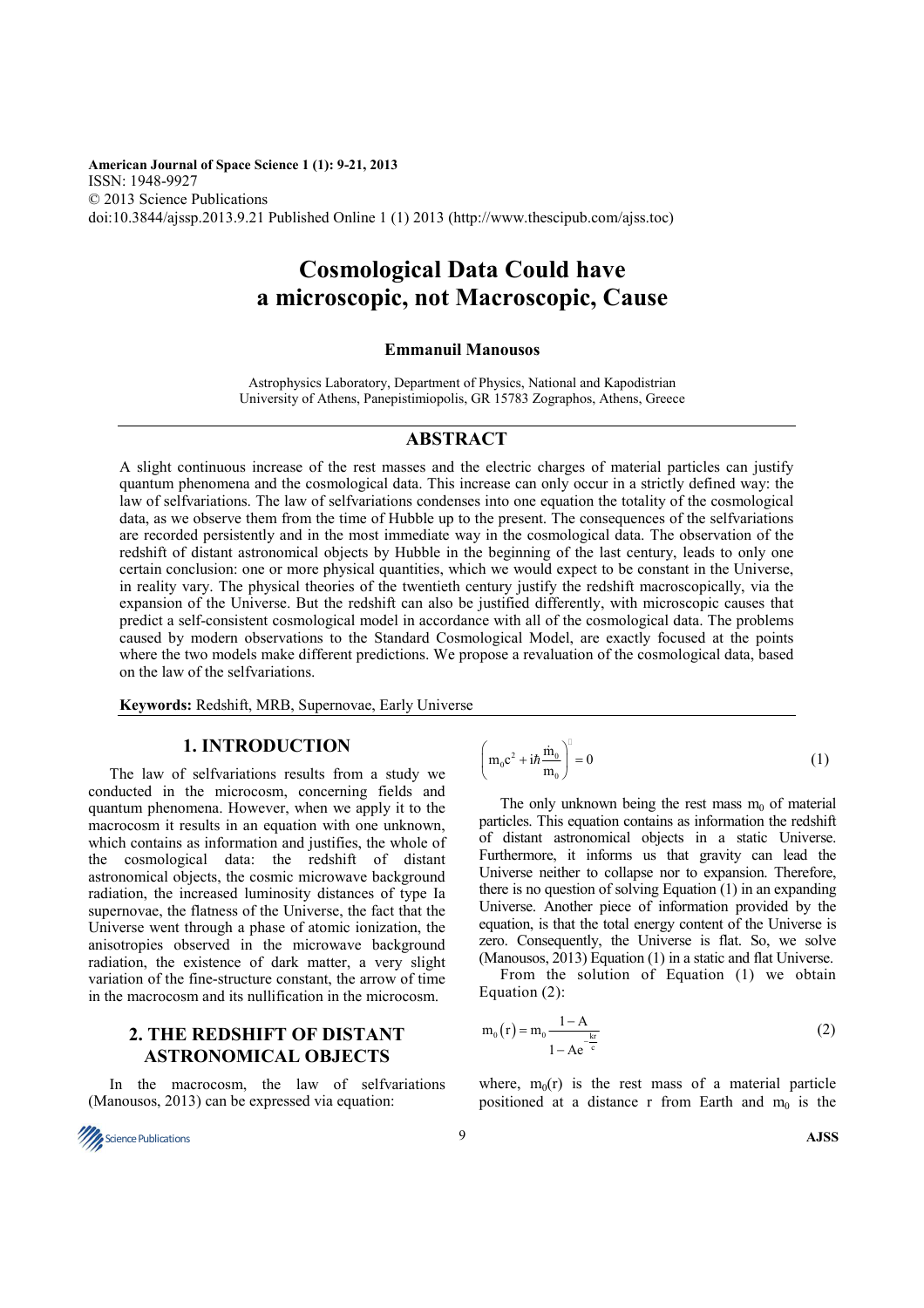laboratory value of the rest mass of the material particle on Earth "now". Parameter k is a positive constant and  $c = 3 \times 10^5 \frac{\text{km}}{\text{s}}$  is the speed of light in vacuum. Parameter A obeys the inequality Equation (3):

$$
\frac{z}{1+z} < A < 1\tag{3}
$$

For every value of the redshift Z. Furthermore, it increases at an extremely slow rate with the passage of time t, according to Equation (4):

$$
\frac{dA}{dt} = \dot{A} = kA
$$
 (4)

Between the parameters k,A and the Hubble parameter H, the following relation holds Equation (5):

$$
H = \frac{kA}{1 - A} \tag{5}
$$

The emission of the electromagnetic spectrum we receive "now" on Earth from an astronomical object at a distance r from Earth, took place before a time interval  $\Delta t = \frac{r}{c}$ . Therefore, the rest mass m<sub>0</sub> (r) of the electron in the astronomical object, at the moment of the emission of the electromagnetic spectrum, was smaller than the corresponding laboratory rest mass  $m_0$  of the electron "now" on Earth. As a consequence, the wavelength  $\lambda$  of the linear spectrum we receive on Earth is larger than the corresponding laboratory  $\lambda_0$ . By performing the necessary calculations (Manousos, 2013) we obtain the redshift  $z = \frac{\kappa - \kappa_0}{\lambda}$ 0  $z = \frac{\lambda - \lambda_0}{\lambda_0}$  of the astronomical object from equation:

$$
z = \frac{1 - Ae^{-\frac{kr}{c}}}{1 - A} - 1
$$
 (6)

From Equation (6) we obtain the distance r of the astronomical object as a function of the redshift z:



According to Equation (3), parameter A takes values close to 1 with A<1. For  $A \rightarrow 1^-$ , Equation (7) gives (Manousos, 2013) Hubble's law:

$$
r = \frac{c}{H}z
$$
 (8)

Practically, for  $A = 0.999$  Equation (7) and (8) are identical.

**Figure 1** depicts the graph of  $r = r(z)$  for  $A = 0.900$ ,  $A = 0.950$ ,  $A = 0.990$ ,  $A = 0.999$ , up to  $z = 1.5$ . As we increase the value of parameter A, the curve  $r=r(z)$  tends to a straight line, thus approximating Hubble's law.

# **3. THE LUMINOSITY DISTANCES R OF DISTANT ASTRONOMICAL OBJECTS WILL ALWAYS BE MEASURED GREATER THAN THEIR REAL DISTANCES r**

A consequence of the smaller rest masses of material particles in the past, is the production of smaller amounts of energy during hydrogen fusion and in every mass-toenergy conversion in general. Therefore, the energy powering distant astronomical objects is smaller than expected, resulting in the decrease of their expected intrinsic luminosity. Because of this, the luminosity distances R of distant astronomical objects will always be measured greater than their real distances r. After the necessary calculations (Manousos, 2013), the following relation is obtained:

$$
R = r\sqrt{1+z} \tag{9}
$$

Between the distances Rand r.

Combining Equation 7 and 9 we get the luminosity distance R as a function of the redshift Z:

$$
R = \frac{c}{H} \frac{A}{1 - A} \sqrt{1 + z} \ln \left( \frac{A}{A - z(1 - A)} \right)
$$
(10)

For every distant astronomical object. Combining Hubble's law, as given by Equation (8), with Equation (9), we get:

$$
R = \frac{c}{H} z \sqrt{1 + z} \tag{11}
$$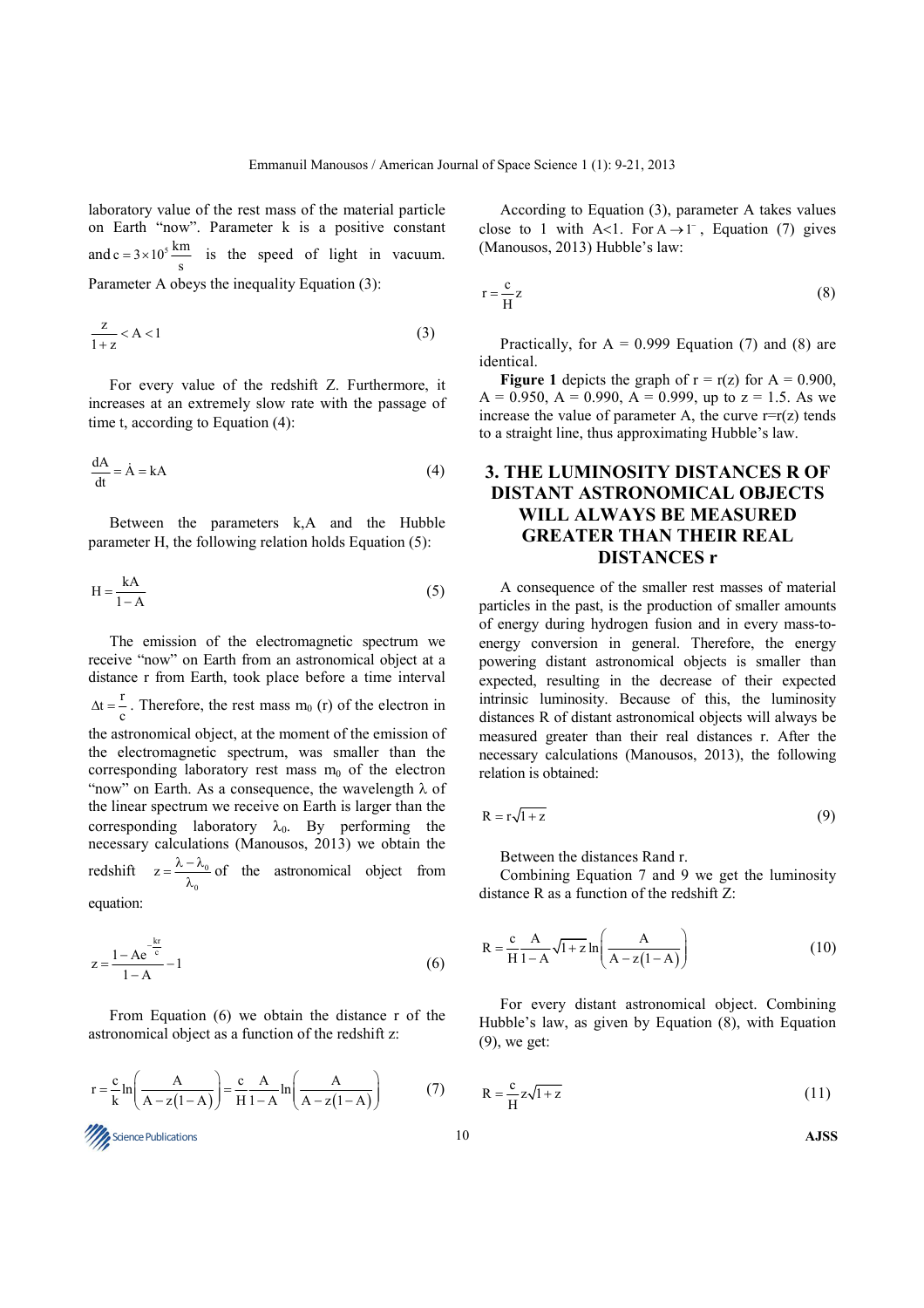

Emmanuil Manousos / American Journal of Space Science 1 (1): 9-21, 2013

**Fig. 1.** The graph of  $r = r(z)$  for  $A = 0.900$ ,  $A = 0.950$ ,  $A = 0.990$ ,  $A = 0.999$ , up to  $z = 1.5$ . As we increase the value of parameter A, the curve  $r = r(z)$  tends to be a straight line, thus approximating Hubble's law

Equation (11) results from Equation (10) for  $A \rightarrow 1^{-}$ , exactly as Equation (8) results from Equation (7).

**Figure 2** shows the graph of function  $R = (z)$  as given by Equation (10), up to  $z = 1.5$ . For Hubble's parameter we have used the value  $H = 60 \frac{km}{sMpc}$ , close to what we expect (Manousos, 2013) its actual value to be. The most recent measurements, by the Planck satellite, already give a value below  $70 \frac{\text{km}}{\text{sMpc}}$ .

**Figure 3** shows the graph of function  $R = R(z)$ , as given by Equation (11), up to  $Z = 1.5$ . This graph is recorded in the cosmological data during the last 20 years, through the measurement of the luminosity distances of type Ia supernovae.

Type Ia supernovae are cosmological objects for which we can measure the luminosity distance at great distances. Both the initial measurements (Riess *et al*., 1998; Perlmutter *et al*., 1999), as well as subsequent ones (Peacock *et al*., 2001), confirm the increased luminosity distances of type Ia supernovae, compared to the expected ones. These measurements forced the hypothesis of dark energy onto the standard cosmological model. Several researchers attempt to justify the above measurements in more conventional ways, such as the hypothesis that we live in a region of the Universe which is moving with great velocity with respect to the rest, or other similar ideas. In reality, the increased luminosity distances of type Ia supernovae, record in the cosmological data the decreased, compared to the laboratory ones, rest masses of material particles in distant astronomical objects. Of course, this is also recorded in the redshift of distant astronomical objects. Only, the redshift is justified by the standard cosmological model via the expansion of the Universe, something plausible according to the physical theories of the last century.

In demonstrating the proof (Manousos, 2013) of Equation (10) and (11) we have not considered a change in the volume and therefore, the emission surface of supernovae to very large distances. This is possible due to the multiple consequences of the selfvariations in the evolution of cosmological objects. For large values of redshift z, a deviation of the observations from the predictions of Equation (10) and (11) is likely. Therefore it is important that for  $Z<1.5$  the experimental data strictly confirm the consequences of the diminished rest masses of distant astronomical objects.

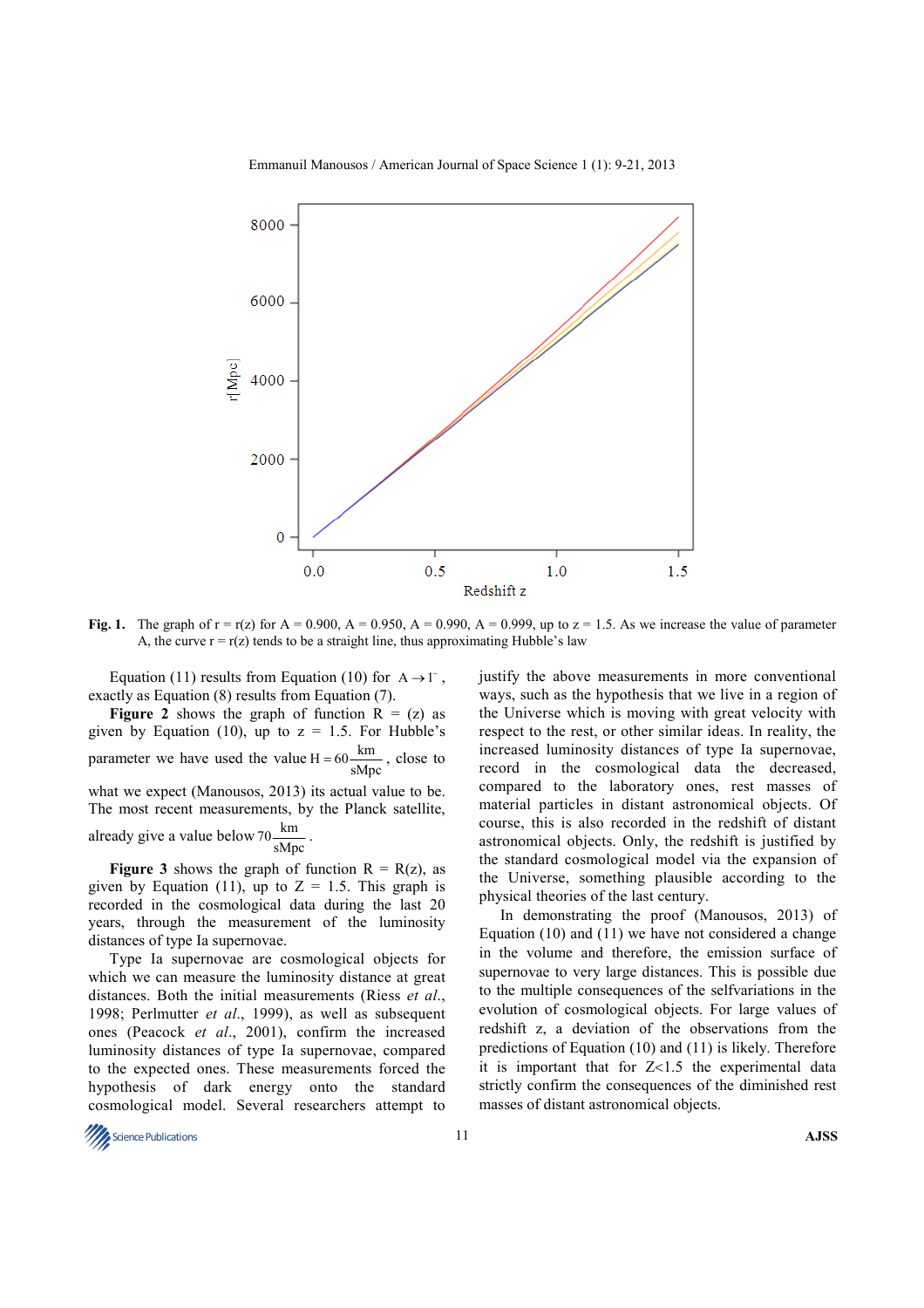

#### Emmanuil Manousos / American Journal of Space Science 1 (1): 9-21, 2013

**Fig. 2.** The graph of the luminosity distance  $R = R(z)$  of an astronomical object as a function of the redshift z, for  $A = 0.900$ ,  $A =$ 0.950  $\hat{A} = 0.990$ ,  $A = 0.999$ , up to  $z = 1.5$ . The measurement of the type Ia supernovae luminosity distances confirms the theoretical prediction of the law of selfvariations.



**Fig. 3.** The theoretically predicted graph of the luminosity distance  $R = R(z)$  as a function of the redshift z of astronomical objects. The recording of the above diagram in the cosmological data during the measurement of the luminosity distances of type Ia supernovae, led to the introduction of the concept of dark energy into the framework of the standard cosmological model.

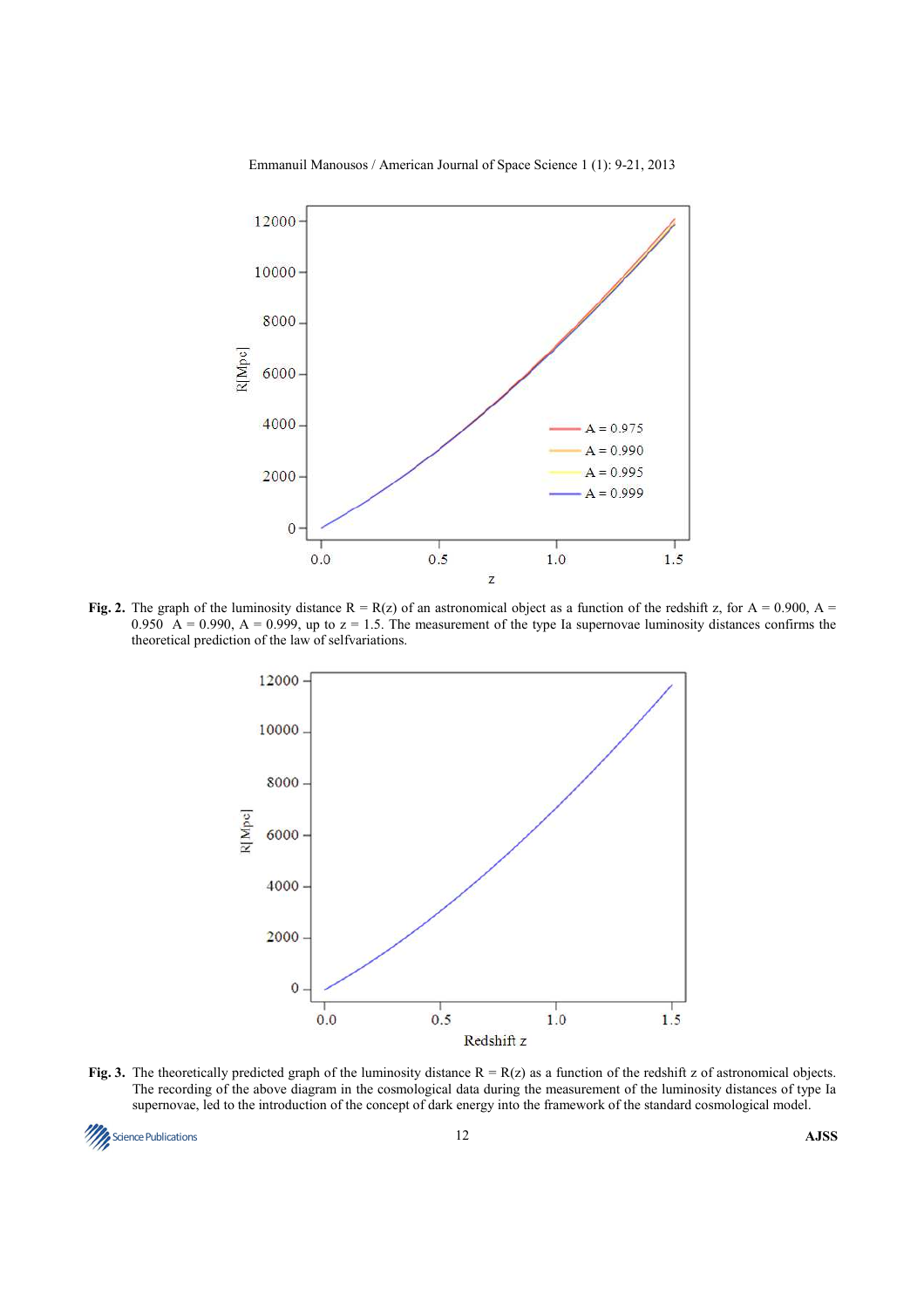# **4. GRAVITY CANNOT PLAY THE ROLE ATTRIBUTED TO IT BY THE STANDARD COSMOLOGICAL MODEL**

The cosmological model that emerges from the law of selfvariations is self-consistent. The gravitational interaction cannot play the role attributed to it by the standard cosmological model because of the smaller, compared to the laboratory, rest masses of the material particles in distant astronomical objects.

Combining Equation (2) and (6) we obtain:

$$
\frac{m_0(z)}{m_0} = \frac{1}{1+z}
$$
\n(12)

From this equation for  $z = 9$  we get  $\frac{m_0(z)}{m_0} = 0.1$ . The 0

strength of the gravitational interaction exerted by an astronomical object with redshift  $z = 9$  on our galaxy, is only 10% of the expected one. For even larger values of the redshift Z the strength of the gravitational interaction practically vanishes. Therefore, gravity cannot lead the Universe either to expansion, or to collapse.

Solving Equation (5) with respect to  $\frac{k}{c}$ , we get:

$$
\frac{k}{c} = \frac{1 - A}{A} \frac{H}{c}
$$
 (13)

For H =  $60 \frac{\text{km}}{\text{sMpc}}$  A = 0.999 and c =  $3 \times 10^5 \frac{\text{km}}{\text{s}}$  we get

Equation (14):

$$
\frac{k}{c} = 2 \times 10^{-7} \frac{1}{\text{Mpc}}
$$
 (14)

Replacing this value of  $\frac{k}{c}$  into Equation (2) we get:

$$
\frac{m_0(r)}{m_0} = \frac{0.001}{1 - 0.999e^{-2 \times 10^{-7} r}}
$$
(15)

where, the distance r is measured in Mpc.

For values of r of the order of magnitude of kpc, Equation (15) gives  $\frac{m_0(r)}{r}$ 0  $\frac{m_0(r)}{m_0}$  = 1. Therefore, the strength of the gravitational interaction is not affected at the scale of

galactic distances. For example, taking  $r = 100$ kpc, Equation (15) gives  $\frac{m_0(r)}{r}$ 0  $\frac{m_0(r)}{m_0}$  = 0.99999. The selfvariations affect the strength of the gravitational interaction for distances of the order of Mpc. For  $r = 100Mpc$  we have  $\frac{m_0(r)}{2}$  $\bf{0}$  $\frac{m_0(r)}{m_0} = 0.98$ , whereas for  $r = 2 \times 10^3$  Mpc we

get  $\frac{m_0(r)}{m_0}$  = 0.7145. The strength of the gravitational  $\bf{0}$ 

interaction exerted by an astronomical object at a distance of r=2000Mpc on our galaxy is only 71,45% of the expected.

We therefore conclude that, due to the selfvariations, gravity weakens at cosmological distances. Gravity dominates on a local level, at scales of a few hundreds or thousands of kpc.

We note here that for different values of the parameter A, from those permitted by inequality (3), other numerical values result in Equation (15). This is because of Equation (13). However, the ratio  $\frac{m_0(r)}{r}$ 0  $m_0(r)$  $\frac{m_0(1)}{m_0}$  does not depend on the value we use for parameter A. This is

$$
\frac{m_o\big(r\big)}{m_o} \!=\! \frac{m_o\big(z\big)}{m_o} \!=\! \frac{1}{1+z}
$$

expected, since according to Equation (12) it is:

The ratio  $\frac{m_0(r)}{r}$ 0  $m_0(r)$  $\frac{m_0(1)}{m_0}$  is uniquely determined by the value

of the redshift Z.

#### **5. THE VERY EARLY UNIVERSE**

All the equations of the cosmological model predicted by the law of the selfvariations are compatible with the condition  $r \rightarrow \infty$ . These equations are expressed in such a way that this condition provides information about the very early Universe; about the initial state of the Universe.

For r→∞. Equation (2) gives Equation (16):

$$
m_0(r \to \infty) \to m_0(1-A)
$$
 (16)

The inequality (3),  $\frac{z}{1+z}$  < A < 1, holds for every z, therefore  $A \rightarrow 1^-$ . Thus, from relation (16) we infer that the initial form of the Universe, only slightly differs from the vacuum.

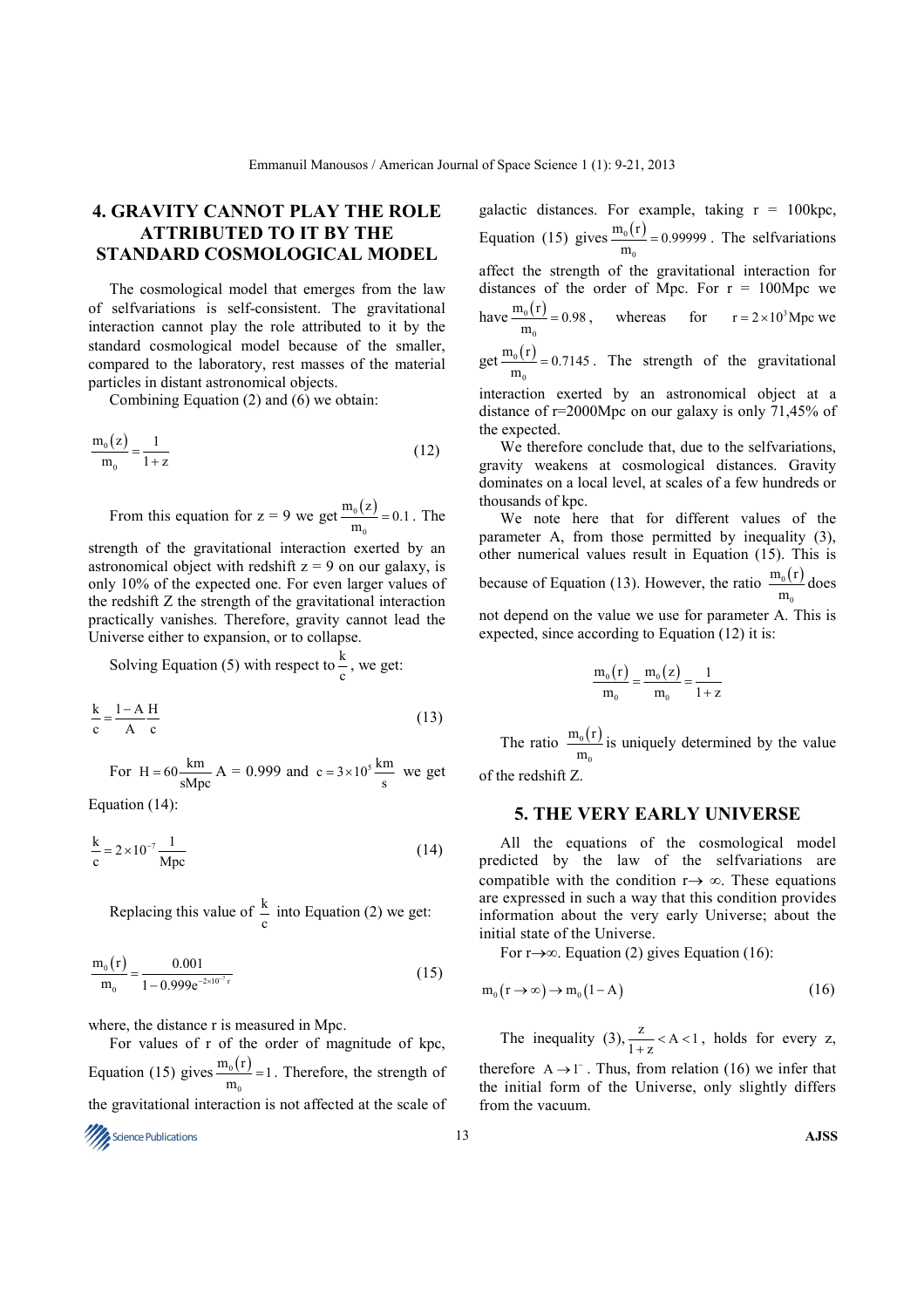The increase of the rest masses of the material particles with the passage of time destroys the initial uniformity and immobility, brings about the first infinitesimal motions of the particles and shifts the system ever so slightly above the temperature of 0K (temperature expresses the kinetic state of the system's particles). Although the initial state of the Universe only slightly differs from the vacuum, the system is dynamic and temporally variable due to the selfvariations. The evolution of the selfvariations with the passage of time led the Universe to the form we observe it today. This prediction is confirmed by the calculations that follow in the next paragraphs.

### **6. THE ORIGIN OF THE COSMIC MICROWAVE BACKGROUND RADIATION**

The law of selfvariations predicts (Manousos, 2013) that, in distant astronomical objects, the Thomson scattering coefficient  $\sigma_r$  (r) and the Klein-Nishina scattering coefficient  $\sigma(r)$  are larger than their laboratory values  $\sigma_r$  and  $\sigma$ , respectively. The following Equation (17 and 18) are predicted:

$$
\frac{\sigma_{\rm T}(r)}{\sigma_{\rm T}} = \frac{\sigma(r)}{\sigma} = \left(\frac{1 - Ae^{\frac{-kr}{c}}}{1 - A}\right)^2\tag{17}
$$

$$
\frac{\sigma_{\rm T}(z)}{\sigma_{\rm T}} = \frac{\sigma(z)}{\sigma} = (1+z)^2 \tag{18}
$$

They quantify the dependence of the scattering coefficients on the distance r and the redshift z of an astronomical object.

For very large distances  $r(r\rightarrow\infty)$ , i.e., in the very early Universe, Equation (17) gives:

$$
\frac{\sigma_{\rm T}(\mathbf{r} \to \infty)}{\sigma_{\rm T}} = \frac{\sigma(\mathbf{r} \to \infty)}{\sigma} = \frac{1}{(1 - A)^2}
$$
(19)

From inequality (3) it follows that  $A \rightarrow 1^-$ . Therefore, from Equation (19) it follows that in the very early Universe the Thomson and Klein-Nishina scattering coefficients have enormous values. Theoretically they become infinite, rendering the very early Universe opaque. The cosmic microwave background radiation originates from this phase of the evolution of the Universe. We remind that, as already stated in the previous paragraph, the temperature of the Universe at this phase is close to 0K. Furthermore, the cosmic

microwave background radiation, as a consequence of the enormous values of the scattering coefficients in the very early Universe, originates from the totality of the space occupied by the Universe.

### **7. THE UNIVERSE IS FLAT**

From relation (16):

$$
m_0(r \to \infty) \to m_0(1-A)
$$

And inequality (3):

$$
\frac{z}{1+z} < A < 1
$$

Which holds for every value of the redshift z, we conclude that the total energy-content of the very early Universe tends to zero:

$$
m_0 c^2 (r \to \infty) \to m_0 c^2 (1 - A) \to 0
$$

The law of the selfvariations is in accordance with the principle of the conservation of energy (Manousos, 2013). Therefore, in all phases of the evolution of the Universe, including today, its total energy-content is zero. Consequently, the Universe is flat.

The COBE, WMAP and Planck satellite missions have successively confirmed the flatness of the Universe.

### **8. THE LARGE-SCALE STRUCTURES OF THE UNIVERSE**

The law of selfvariations at the limit, in the very far past, predicts the vacuum as the beginning of the Universe. All points within the Universe are initially equivalent and the Universe originates "from everywhere", like the cosmic microwave background radiation (paragraph 6).

The mathematical equations that describe the law of selfvariations predict (Manousos, 2013) an intermediate state between matter and the photon. This intermediate state justifies the quantum phenomena and, in the exact same way, predicts the destruction of the absolute homogeneity of the vacuum in the very early Universe. This destruction of the absolute homogeneity of the very early Universe can take place in a small region of space, or at enormous distances in the order of  $10<sup>9</sup>$  ly or even larger. This explains the monstrous webs of matter within vast expanses of empty space we observe (Gott *et al*., 2005) with modern observational instruments.

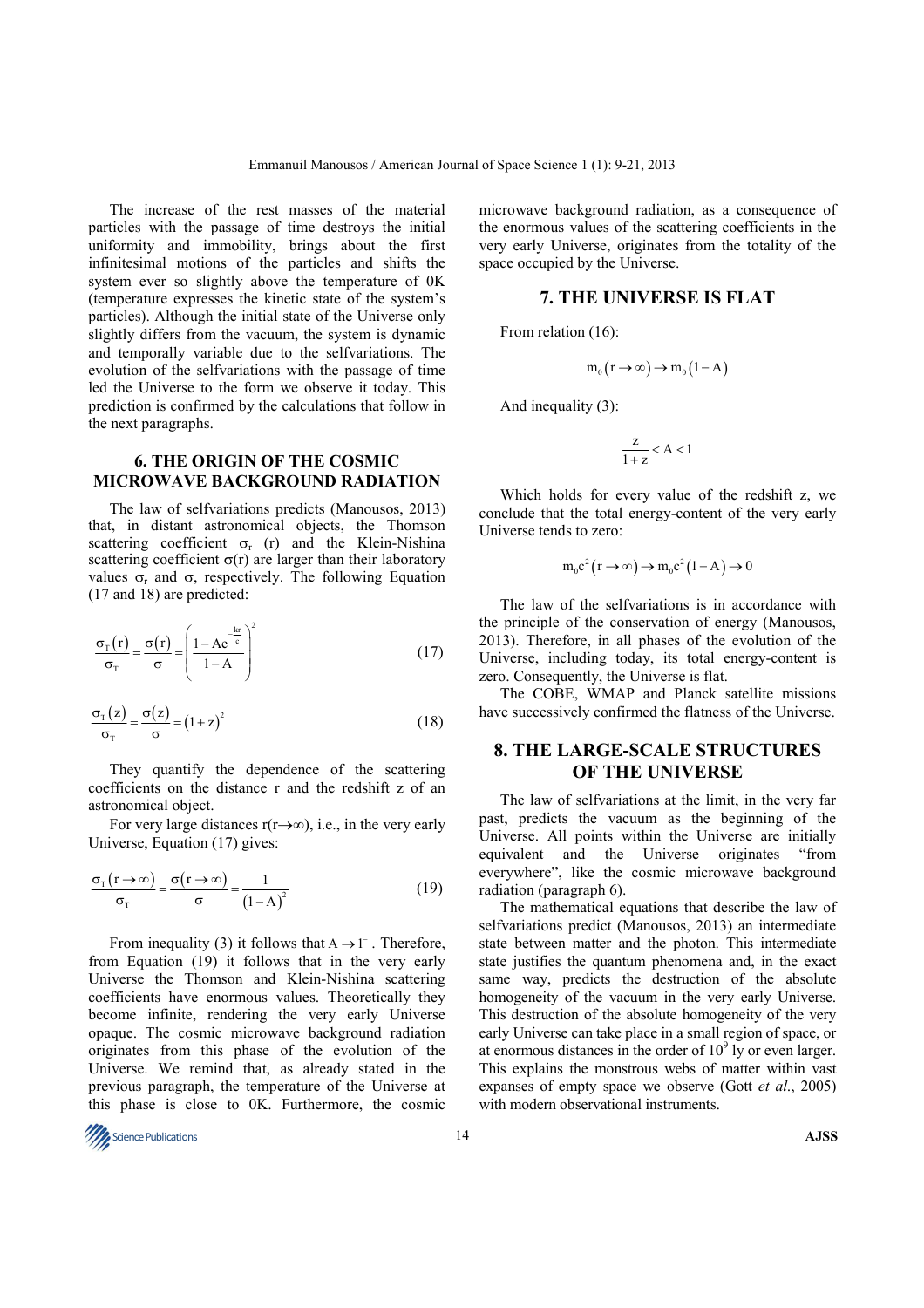The increase of the rest masses with the passage of time, due to the selfvariations, strengthens the gravitational interaction and accumulates matter in various directions. The consequences of the accumulation of matter depend on the initial volume occupied by and on the amount of matter contained within, the region where this accumulation takes place. In every case, the total initial energy of the accumulating matter is zero, according to relation (16).

Within the dimensions of a galaxy, the accumulation of matter increases the temperature through the conversion of gravitational potential energy to heat. A percentage of the particles of matter accumulates in an initial core of ever increasing temperature. Nevertheless, a sufficient percentage of particles remains distributed within the initial space, around the hot core, because of the extremely slow rates of evolution of the selfvariations and strengthening of gravity.

Further accumulation within the first core will lead to the creation of a second core, until the temperature reaches values that permit nuclear fusion. The initialization of nuclear fusion stops the further accumulation of matter.

We separated the process of accumulation into two phases and mentioned two cores, for the following reason: The amount of matter left outside the first core in the initial phase of accumulation is at a low temperature, slightly above 0K. However, the amount of matter which stays outside the second, real core, is already at high temperature. If we take into account the very high value of the Reynolds coefficient, turbulence will emerge within this region. Therefore, stars will form in this region. A further conclusion that emerges from the process of the accumulation is that the density of matter in the central core will be greater than in the rest of the galaxy.

In reality, the process of the accumulation is not separated into phases, but evolves continuously from its start, until the formation of the real astronomical object we observe today. This object can be a galaxy or a cluster of galaxies, depending on the amount of the accumulating matter.

The law of selfvariations provides a sufficient amount of information about the initial state of the region where matter accumulates and also about the rate of strengthening of gravity. Therefore the process is amenable to computer simulation. This is the most appropriate way in which to draw safe conclusions about the distribution of matter in the large-scale structures of the Universe predicted by the law of selfvariations.

The time interval of the order of  $80 \times 10^9$  yr, needed for the formation of the Sloan Great Wall (Gott *et al*., 2005) is much larger than the age of 13,  $8 \times 10^9$  yr predicted for the Universe by the standard cosmological model.



Furthermore, modern observational instruments have found the existence of galaxies very close to the point at which the Big Bang is placed by the standard cosmological model. We propose a detailed study of whether the existence of galaxies so close to the Big Bang is in agreement with the standard cosmological model. We predict that improved observational instruments will detect galaxies at even greater distances, with even greater redshifts, from the ones we observe today.

# **9. THE SELFVARIATION OF THE ELECTRIC CHARGE PREDICTS A SLIGHT VARIATION OF THE FINE-STRUCTURE CONSTANT**

Equation (1) predicts the totality of the cosmological data, as we observe them, except for a very slight variation for the fine-structure constant predicted by the law of selfvariations. This variation is predicted by the variation of the electric charge.

The electric charge  $q(r)$  of the electron in an astronomical object at distance r from Earth, is different from the electric charge q of the electron in the laboratory (Manousos, 2013), according to Equation (20):

$$
q(r) = q \frac{1 - B}{1 - Be^{-kt\frac{r}{c}}}
$$
 (20)

Regarding parameter B we know that Equation (21):

 $B>0$  (21)

and that it varies slightly with the passage of time t, according to Equation (22):

$$
\frac{dB}{dt} = \dot{B} = k_1 B \tag{22}
$$

The fine-structure constant a Equation (23):

$$
\alpha = \frac{q^2}{4\pi\varepsilon_o ch} \tag{23}
$$

Depends on the electric charge q and is, therefore, affected by the selfvariations. If we denote by a(r) the value the fine-structure constant at an astronomical object at a distance r from Earth, we get:

$$
\frac{\alpha(r)}{\alpha} = \left(\frac{q(r)}{q}\right)^2
$$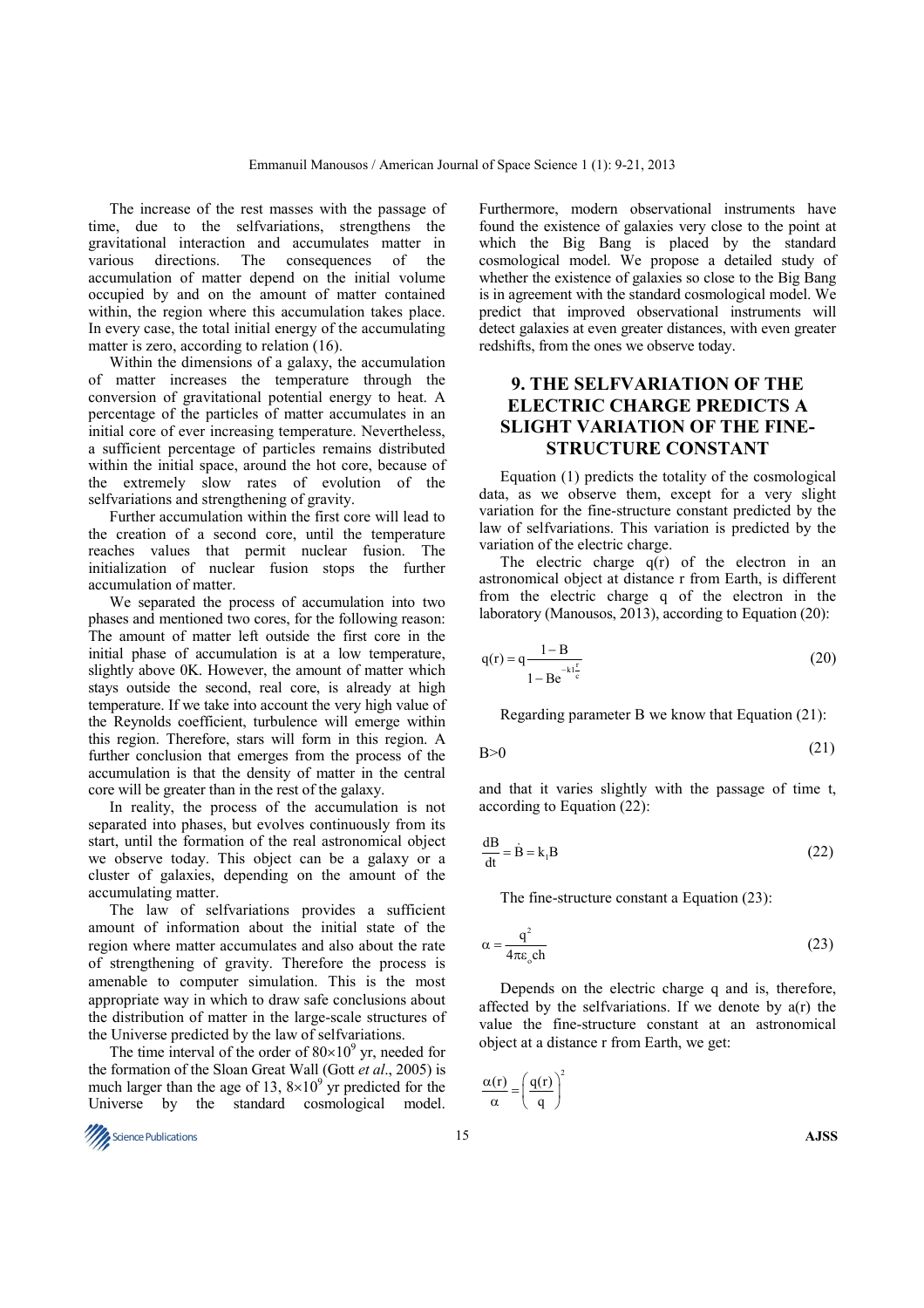and with Equation (20) we see that:

$$
\frac{\alpha(r)}{\alpha} = \left(\frac{q(r)}{q}\right)^2 = \left(\frac{1 - B}{1 - Be^{-k_1 \frac{r}{c}}}\right)^2\tag{24}
$$

The fact that electric charge exists in pairs of opposite quantities, allows for the evolution of the selfvariations of the electric charge in two directions: either towards increase or towards decrease of the absolute value |q| of the electric charge (Manousos, 2013), something which is not the case for the rest mass. The two different directions of evolution of the selfvariation of the electric charge can be expressed by the sign of constant  $k_1$ . For  $k_1>0$  the electric charge increases in absolute value and  $k_1$ <0 for it decreases in absolute value.

From Equation (24) we get that for  $k_1>0$  it is Equation (25):

$$
\frac{\alpha(r)}{\alpha} < 1\tag{25}
$$

whereas for  $k_1 < 0$  it is Equation (26):

$$
\frac{\alpha(r)}{\alpha} > 1\tag{26}
$$

The recording, in the cosmological data, of a very slight variation of the fine-structure constant (Webb *et al*., 2011) confirms the selfvariation of the electric charge. This recording is of the same importance as the recording of the increased luminosity distances of type Ia supernova (Riess *et al*., 1998; Perlmutter *et al*., 1999), which confirms the selfvariation of the rest masses.

From the observational data (Webb *et al*., 2011; 1999; Tzanavaris *et al*., 2005) we know that the selfvariation of the electric charge evolves as a much slower rate than the selfvariation of the rest mass. We predict that improvements in the observational instruments will definitively confirm the variation of the fine-structure constant as a consequence of the variation of the electric charge of the electron.

### **10. THE DECREASE OF ATOMIC IONIZATION ENERGIES AT DISTANT ASTRONOMICAL OBJECTS**

The ionization and excitation energy of atoms is proportional to the factor  $m_0 q^4$ , where  $m_0$  is the rest mass



and q is the electric charge of the electron. Thus, we have Equation (27):

$$
\frac{X_{n}(r)}{X_{n}} = \frac{m_{o}(r)}{m_{o}} \left(\frac{q(r)}{q}\right)^{4}
$$
\n(27)

and due to the extremely slow rate of change of the electric charge we get:

$$
\frac{X_{n}(r)}{X_{n}} = \frac{m_o(r)}{m_o}
$$
\n(28)

where,  $X_n$  is the excitation or ionization energy in the laboratory and  $X_n(r)$  is the corresponding energy in an astronomical object at a distance r from Earth.

Combining Equation (28) and (2) we get:

$$
\frac{X_{n}(r)}{X_{n}} = \frac{1 - A}{1 - Ae^{-\frac{k^{2}}{c}}}
$$
\n(29)

while combining Equation (28) and (12) we get:

$$
\frac{X_{n}(r)}{X_{n}} = \frac{1}{1+z}
$$
\n(30)

According to Equation (29) and (30) the redshift z affects the degree of ionization at distant astronomical objects. Boltzmann's formula:

$$
\frac{N_n}{N_1} = \frac{g_n}{g_1} e^{-\frac{X_n}{KT}}
$$
\n(31)

Gives the multitude of excited atoms  $N_{n}$ , at energy level n, on a stellar surface at thermodynamic equilibrium. With  $X_n$  we denote the excitation energy from level 1 to level n , T is the temperature of the stellar surface in Kelvin,  $K = 1,38 \times 10^{-23} \frac{J}{K}$  $= 1,38x10^{-23} \frac{J}{\epsilon}$  is Boltzmann's constant and  $g_n$  is the degree of multiplicity of energy level n (that is, the number of energy levels in which it splits in a magnetic field).

Combining Equation (30) and (31) we obtain:

$$
\frac{N_n}{N_1} = \frac{g_n}{g_1} e^{-\frac{X_n}{KT(1+z)}}
$$
\n(32)

For the distant astronomical object. In the case of hydrogen, n = 2,  $X_2 = 10.15 \text{eV} = 16.24 \times 10^{-19} \text{ J}, g_1 = 2$ ,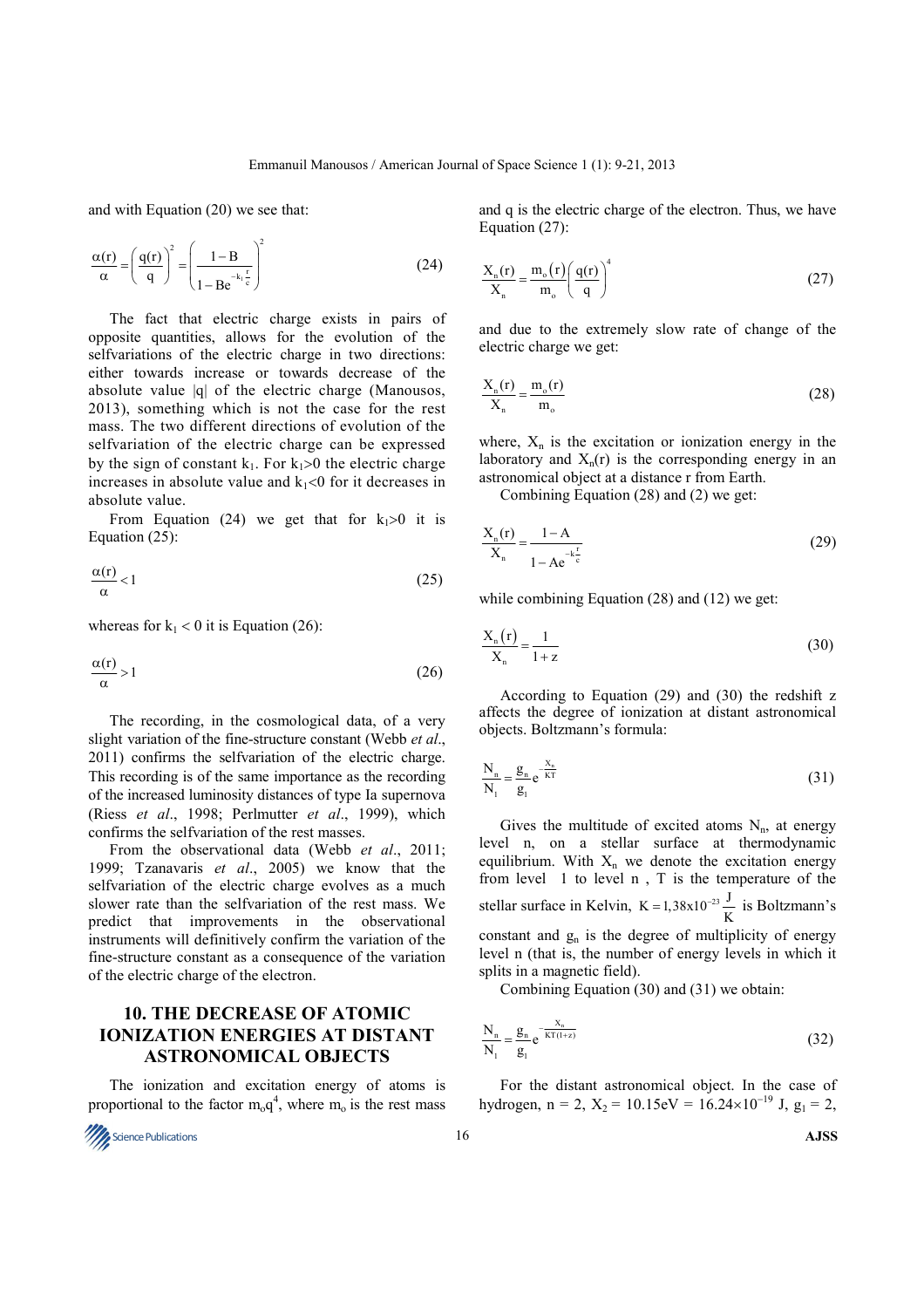$g g<sub>2</sub> = 8$  and for a temperature of the solar surface T = 6000K, Equation (31) gives that only one atom in  $10^8$  is in the  $n = 2$  state. For the same temperature, Equation (32) gives that for  $z = 1$  it is  $\frac{1}{2} = 2.2 \times 10^{-4}$ 1  $\frac{N_2}{N_1}$  = 2.2 × 10  $= 2.2 \times 10^{-4}$ , for  $z = 2$  it is  $2 - 5.8 \times 10^{-3}$ 1  $\frac{N_2}{N_1}$  = 5.8 × 10  $= 5.8 \times 10^{-3}$  and that for z=5 it is  $\frac{N_2}{N_1}$ 1  $\frac{N_2}{N_1}$  = 0.15.

According to Equation (18) the opacity of stellar surfaces increases at distant astronomical objects, while, according to Equation (32), the degree of atomic ionization also increases. These two factors have opposite consequences for the electromagnetic radiation of distant astronomical objects. We propose an analytical study regarding the consequences of this antithesis.

From Equation (29) and for large distances (r→∞) we get Equation (33):

$$
\frac{X_n(r \to \infty)}{X_n} \to 1 - A
$$
 (33)

Taking into account inequality (3), we conclude from relation (33) that in the very early Universe the ionization energies tend to zero. Therefore, the Universe went through a phase of ionization (Spergel *et al*., 2007) during its evolution.

According to Equation (29) and (32), over very long distances beyond the limits of the observable universe, matter is ionized. Thus we expect the existence of an electromagnetic noise from this area of the universe. The Equation (2) and (20) enable us to predict the properties of this electromagnetic noise. We recommend the construction of a suitable experiment to record this noise in the cosmological data. The detailed study for this phase in the evolution of the Universe will be presented in a different article.

## **11. THE DECREASE OF COHESIVE FORCES OF PARTICLES IN DISTANT ASTRONOMICAL OBJECTS**

A measure of the cohesion of composite particles, of the strength of the nuclear interaction, is the amount of rest mass  $\Delta m_0$  of the elementary particles comprising the composite particle, that is converted into binding energy  $\Delta m_0 c^2$ . According to Equation (2), the binding energy of the particles  $\Delta m_o(r)c^2$  is smaller at distant astronomical objects, than the corresponding laboratory energy:

$$
\frac{\Delta m_o(r)c^2}{\Delta m_o c^2} = \frac{1-A}{1-Ae^{-k\frac{r}{c}}}
$$
(34)

**Science Publications AJSS AJSS A** 

The same equation can be written in the form:

$$
\frac{\Delta m_o(r)c^2}{\Delta m_o c^2} = \frac{1}{1+z}
$$
\n(35)

Taking into account Equation (12).

For large distances (r→∞) Equation (34) gives Equation (36):

$$
\frac{\Delta m_o(r \to \infty)c^2}{\Delta m_o c^2} \to 1-A
$$
\n(36)

According to Equation (34), the binding energies of particles decrease as we move back in time. Taking into consideration inequality (3) we conclude from relation (36) that in the very early Universe the binding energies of particles, for the formation of composite particles, tend to zero. Ιn the very early Universe, at temperatures close to 0Κ, composite particles decompose into the individual particles that constitute them.

Enormous quantities of energy are required today in order to break up the particles in the laboratory. But this is a consequence of the evolution of the selfvariations, which strengthened the binding energies of the particles. According to Equation (34) and relation (36), nucleosynthesis can be achieved at very low temperatures, close to 0Κ, in the very early Universe. The high energies we measure in the laboratory today are not required during the initial phase of synthesis of composite particles in the very early Universe (Alpher *et al*., 1948).

The cosmological model of the selfvariations favors the synthesis of composite particles from much smaller particles, quite likely even smaller than the ones we consider elementary today. The strengthening of the cohesive forces of particles with the passage of time, due to the selfvariations, could have rendered composite particles practically inseparable, leaving us no choice but to recognize them as elementary particles in the laboratory. Recognizing this, we can easily justify the existence of dark matter. As we mentioned in paragraph 8, a percentage of particles remains outside the area of matter accumulation during the formation of the largescale structures in the Universe. These particles remain close to 0Κ, whereas the particles that accumulate in the large-scale structures of matter find themselves at progressively higher temperatures. The different conditions could lead to the synthesis of different particles (Walker *et al*., 2009). Indeed, it is very likely that a basic dark matter particle analogous to the hydrogen of normal matter has formed, together with other derived particles, as is the case with visible matter.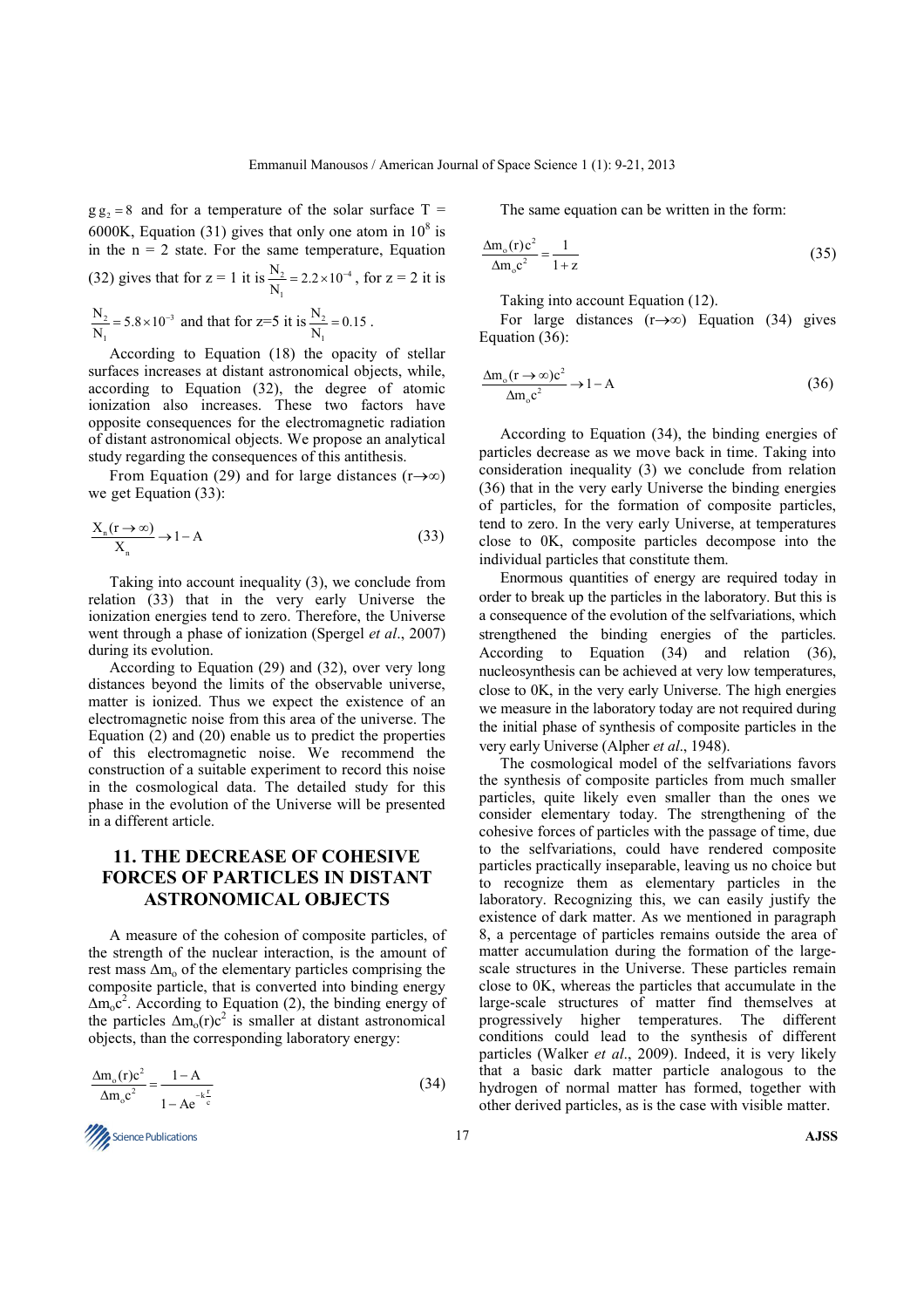Regarding the evolution of the Universe, there are points we completely understand, as well as points that demand further investigation on the basis of the theoretical background provided by the law of selfvariations. The masses of supernovae Ia are smaller than expected, resulting in the increase of the luminosity distances we measure for the specific cosmological objects. Another point we can predict is the order in which nuclear reactions take place in the very early Universe. In the laboratory today we know how nuclear reactions are arranged based on the amount of energy required for them to take place. According to Equation (34) and relation (36) this arrangement is the same (Alpher *et al*., 1948) in the very early Universe predicted by the law of selfvariations. A point which we do not know and which plays an important role in the evolution of the Universe, is the moment at which the electric charge appears in the "luminous" matter. This is a central point of investigation for the understanding of the evolution of the Universe.

In the selfvariation model, the nucleosynthesis of chemical elements occurs in two clearly distinct phases. The first has to do with the very early universe, while the second takes place much later, after the formation of stars, at high temperatures. According to Equation (34) and (35), in the past the cohesion energies of particles were much smaller than the laboratory ones. This can explain the formation of heavier elements in the past inside the sun and stars in general and during the initial formation of large structures of the universe (paragraph 8), at temperatures where, until now, we did not consider heavy element nucleosynthesis possible.

### **12. THE AGE AND SIZE OF THE UNIVERSE**

All of the equations of the cosmological model resulting from the law of the selfvariations are compatible with the condition r→∞. Consequently, the equations themselves do not pose some limit for the size and age of the Universe. Therefore, we have to examine anew the content of the terms "size" and "age" of the Universe.

Since our equations are compatible with the condition r→∞, what we observe today is only a small part of the Universe. The point at which the standard cosmological model places limits on the Universe, is in reality the point at which matter begins to take its current recognizable form. The question according to the standard cosmological model "what was there before the Big Bang", transforms into the question "what was the form of matter in the very far past, at enormous distances, beyond the limits of the Universe

we observe today". We can calculate the value of any parameter for every value of the distance r, even for r→∞. The answer given by these calculations to the previous question, is that the Universe comes from the vacuum. In reality, an absolutely comprehensible relation emerges between matter and the vacuum.

In paragraph 9 we saw that the selfvariation of the electric charge can proceed in two directions (Manousos, 2013). This capability of the electric charge creates an anisotropy which could be recorded in the cosmological data through the variation of the fine-structure constant (Webb *et al*., 2011). We propose the investigation of a possible correlation between the temperature anisotropy of the Universe recorded by the Planck satellite and the possibility of the evolution of the selfvariation of the electric charge in two directions. However, the main factor that increases the probability of recording anisotropies in the cosmological data (Clowes *et al*., 2013) stems from the fact that we only observe a small part of the Universe. We predict that the improvement of observational instruments will record additional anisotropies in the cosmological data due to this factor.

The compatibility of the equations of the model of selfvariations with the condition r→∞, means that we can go very far into the past. This is in agreement with the estimation that a large amount of time is required in order for the Universe to reach the form in which we observe it today, starting from a state that only slightly differed from the vacuum.

The amount time which the standard cosmological model regards as the age of the Universe is, in reality, the time interval during which matter has the form we observe today. Cases such as that of the star HD140283, have to be studied in detail. The time (Bond *et al*., 2013)  $(14.5\pm0.8)\times10^{9}$  yr is the time interval from the creation of the star onwards. The law of selfvariations predicts an even greater time interval until the creation of the star.

With the flatness of the Universe confirmed observationally, the time interval  $T(z)$  required for the electromagnetic radiation from a distant astronomical object to reach Earth, is Equation (37):

$$
T(z) = \frac{R}{c} > \frac{r(z)}{c}
$$
 (37)

where, R the luminosity distance of the astronomical object.

It holds that:

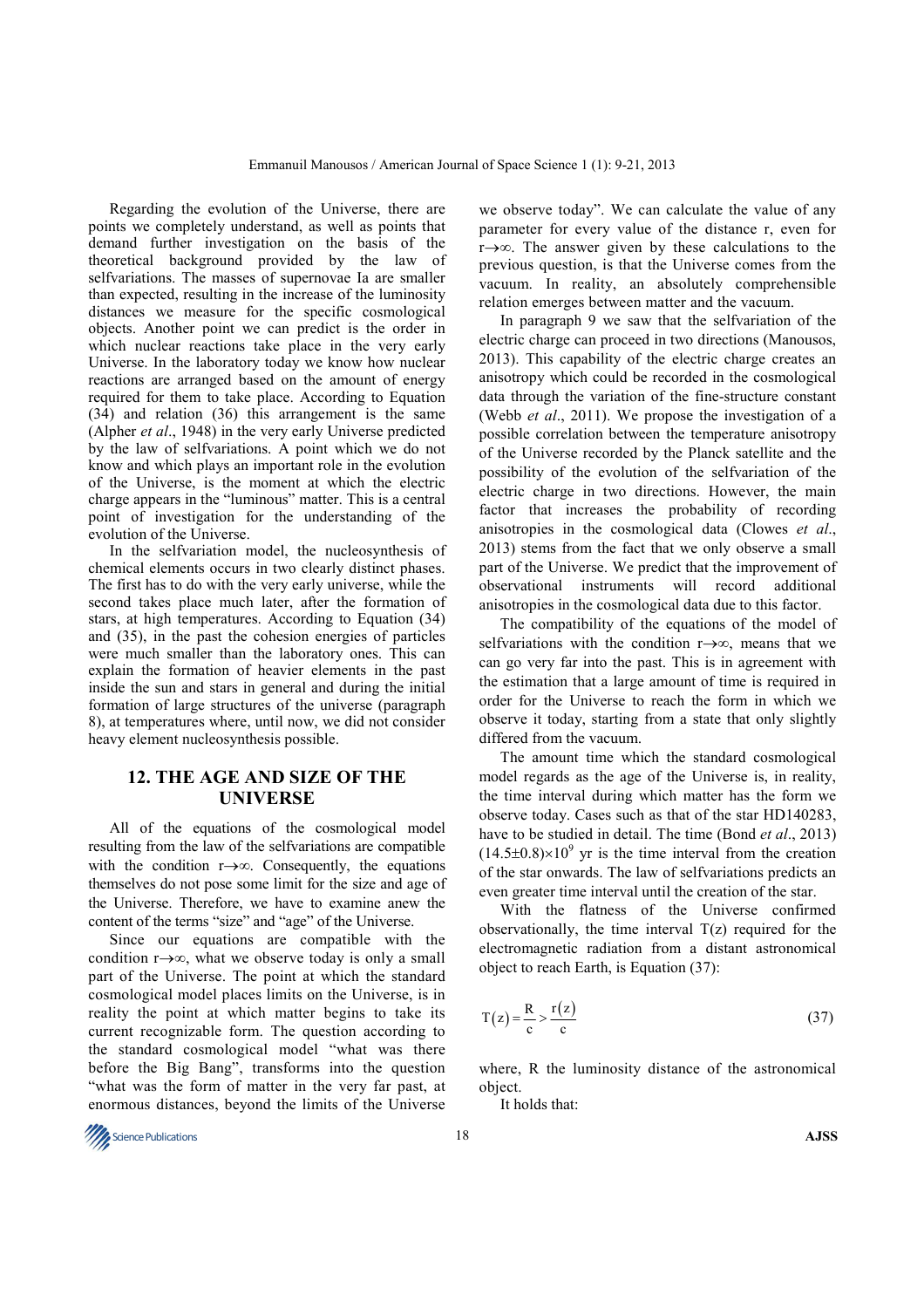Emmanuil Manousos / American Journal of Space Science 1 (1): 9-21, 2013

 $r(z) = \frac{cz}{H}$  $=\frac{C}{N}$  (38)

according to Hubble's law.

Combining relation (37) and Equation (38) we obtain:

$$
T(z) > \frac{z}{H}
$$
 (39)

From Equation (39) it follows that Equation (40):

$$
T(z) > \frac{1}{H}
$$
 (40)

For  $z>1$ . Therefore, the time interval  $T(z)$  is greater than the age of the Universe provided by the standard cosmological model. This is the reason why the initial measurements (Riess *et al*., 1998; Perlmutter *et al*., 1999) were taken in the direction of proving that the luminosity distances of supernovae are smaller than the ones predicted by Hubble's law. Such outcome would have supported the standard cosmological model. Instead, the luminosity distances were measured much greater than the ones predicted by Hubble's law.

### **13. THE ARROW OF TIME IN THE MACROCOSM AND ITS NULLIFICATION IN THE MICROCOSM**

The law of selfvariations contains the arrow of time in the macrocosm. The Universe comes from the vacuum and evolves in a specific direction determined by the law of selfvariations. This evolution is recorded in the cosmological data, since we observe the Universe as it was in the past. The selfvariations constantly "move" the Universe away from the state of the vacuum, but the Universe remains consistent with its origin, having a total energetic content of zero. This consequence finally answers the question posed by Leibniz 300 years ago, "why is there something, instead of nothing".

Applying the law of selfvariations in the microcosm, we find that the arrow of time does not exist. While we are using the same law, the information we obtain is completely different: it informs us about the way in which the rest mass of a material particle is distributed in spacetime (Manousos, 2013). It emerges that Schrödinger's equation and related equations, play a central role in this distribution. The arrow of time that so prominently appears in the macrocosm, does not exist in the microcosm.

### **14. THE FUTURE EVOLUTION OF THE UNIVERSE**

The rate of increase of the Hubble parameter and also of the redshift of astronomical objects, is a measure for evaluating the future evolution of the Universe.

The parameter H of Hubble is predicted (Manousos, 2013) to increase at a rate of:

$$
\frac{dH}{dt} = \dot{H} = \frac{H^2}{A}
$$
 (41)

For A = 1 and H = 
$$
60 \frac{\text{km}}{\text{sMpc}} = 2 \times 10^{-18} \text{s}
$$
, Equation (41)

gives:

$$
\dot{H} = 4 \! \times \! 10^{-36} \, s^{-2}
$$

The redshift Z of the distant astronomical objects is predicted (Manousos, 2013) to increase at a rate of:

$$
\frac{dz}{dt} = \dot{z} = \frac{H}{A}z\tag{42}
$$

For A = 1 and H = 
$$
60 \frac{\text{km}}{\text{sMpc}} = 2 \times 10^{-18} \text{s}
$$
, Equation (42)

gives:

$$
\dot{z} = z \cdot 6, 3 \times 10^{-11} \, yr^{-1}
$$

The increase of the Hubble parameter H, as well as the increase of the redshift z with the passage of time, are caused by the increase of parameter A given by Equation (4).

## **15. FOR THE TEMPERATURE DIFFERENCE BETWEEN THE NORTHERN AND SOUTHERN HEMISPHERES OF THE UNIVERSE**

The cosmological model of the selfvariations provides two fundamental reasons for the anisotropies recorded in the cosmological data. The first is that we observe only a small part of the universe. Actual isotropy of the universe must be looked for in much larger scales. The second reason is provided from the possibility of the selfvariations of electric charges to evolve into two directions (Manousos, 2013). This fact has already been recorded in the data for the fine structure constant (paragraph 9).

Combing Equation  $(27)$ ,  $(2)$  and  $(20)$  we get:

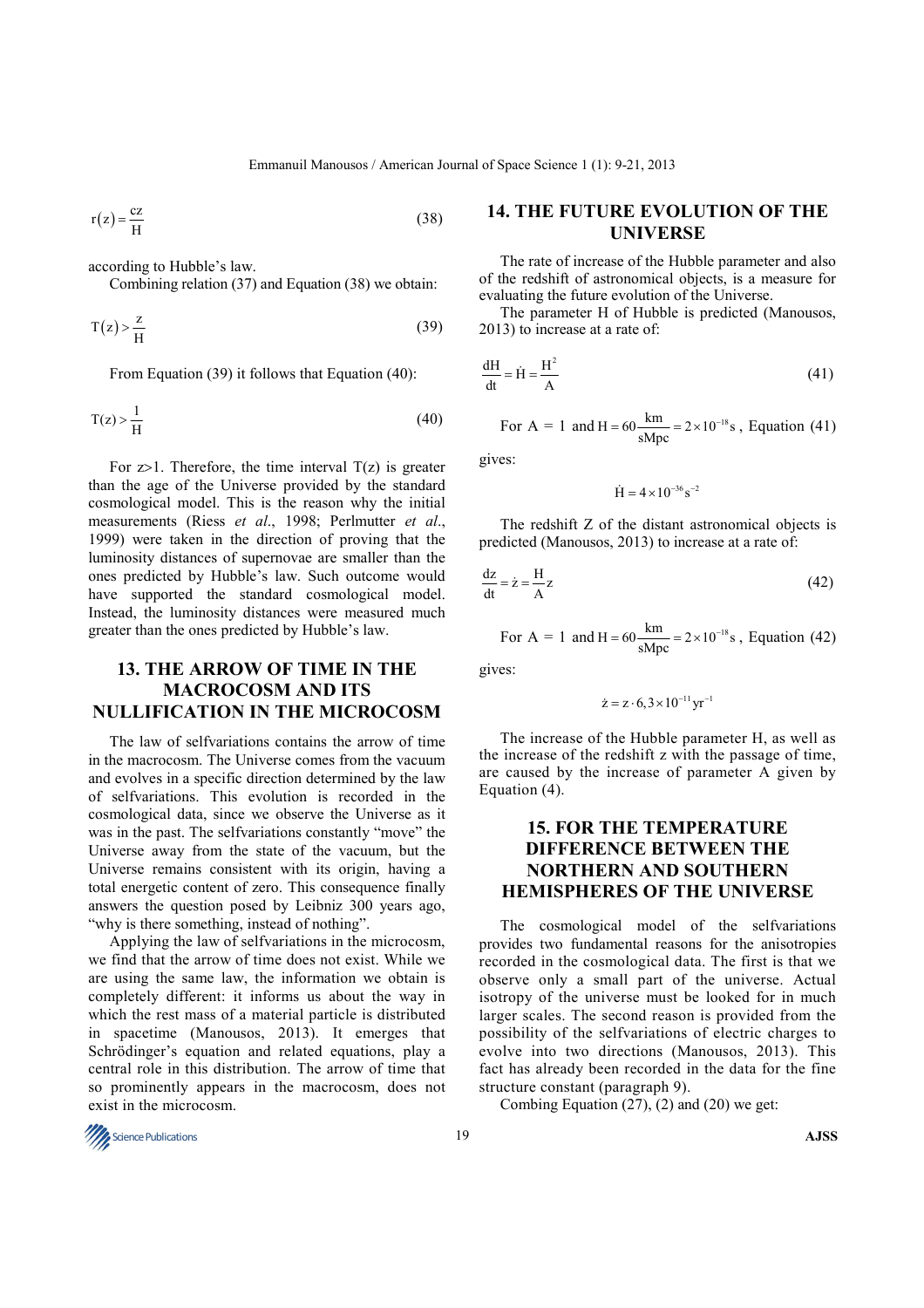$$
\frac{X_{n}(r)}{X_{n}} = \frac{1 - A}{1 - Ae^{-\frac{kr}{c}}} \left(\frac{1 - B}{1 - Be^{-\frac{k_{r}r}{c}}}\right)^{4}
$$
(43)

For the ionization energy  $X_n(r)$  of the distant astronomical objects. The very slow evolution of the selfvariations of the electric charge allowed us to approach Equation (43) with Equation (28). Nevertheless the selfvariations of electric charge affect the ionization energy of distant astronomical objects, according with Equation (43). Therefore they affect also the degree of ionization of atoms, in accordance with Equation (31). A greater degree of ionization implies larger numbers of particles and therefore lower temperature as we know from fundamental physics.

From the measurements on the fine structure constant (Webb *et al*., 2011) we know that during the past its value was smaller from that in the laboratory in the Northern hemisphere of the universe and larger in the Southern. In accordance with Equation (23) this means that in the distant past the electric charge of the electron in the Northern hemisphere was smaller than that in the Southern. Therefore according to Equation (27), the ionization energies of atoms in the Northern hemisphere were smaller than those in the Southern, therefore in accordance with Equation (31) the number of particles in the Northern hemisphere is larger and therefore the temperature of the Northern hemisphere is predicted smaller than that of the Southern. Based on Equation (43) we can carry out a detailed study which also concludes to the same results. This study will be presented in a forthcoming paper.

We propose that the fine structure constant be measured in the direction of the cold spot of the Southern hemisphere of the Universe that was recorded by the Planck satellite. We predict that its value will be measured slightly smaller than in the laboratory.

### **16. DISCUSSION**

The standard cosmological model prevailed against other competing models, mainly because it explains three fundamental cosmological data: The redshift of distant astronomical objects, the microwave background radiation and the nucleosynthesis of the atoms of matter. Recent data however, especially from the last fifteen years, do not agree with the predictions of the standard cosmological model (SCM). The anisotropies recorded

recently by the Planck satellite, the temperature difference between the North and South hemisphere of the universe, the by now documented change in the fine structure constant, the extraordinary time span estimated that it takes to accumulate the material of the monstrous Sloan wall, the immense distance to which the structure of the 73 quasars observed at the beginning of the year extends, the excessive brightness distances measured for supernovae, are completely contrary to the predictions of the standard cosmological model. Moreover, the SCM has problems with the origin of dark matter and the observed lack of antimatter in the universe.

The cosmological model of selfvariations is consistent with all cosmological data. It predicts the redshift, the microwave background radiation and nucleosynthesis, although the latter requires additional investigation for the completeness of its predictions. This is natural for a new model that is essentially completely different from all the previous ones. It is characteristic that the change of the fine structure constant, the dark matter and the absence of antimatter in the observed universe, are predicted to have a common cause, the selfvariation of the electric charge. This topic will be presented in detail in a separate article. We refer to these to show the sweeping amount of data and information provided by the law of the selfvariations. We may well say that the law of the selfvariations gives the cause of all cosmological data, observed since the era of Edwin Hubble until today. The model of selfvariations clearly excels against the SCM and other models that fundamentally explain the redshift with the expansion of the universe.

#### **17. CONCLUSION**

We propose a revaluation of the cosmological data, based on the law of the selfvariations. Both in observational level, such as the measurement of the fine structure constant towards the direction of the cold spot identified by the Planck satellite in the southern hemisphere, as well as in theory. This revaluation obviously requires the contribution from many researchers in various fields related to cosmology.

#### **18. REFERENCES**

Alpher, R.A., H. Bethe and G. Gamow, 1948. The origin of chemical elements. Phys. Rev., 73: 803-804. DOI: 10.1103/PhysRev.73.803